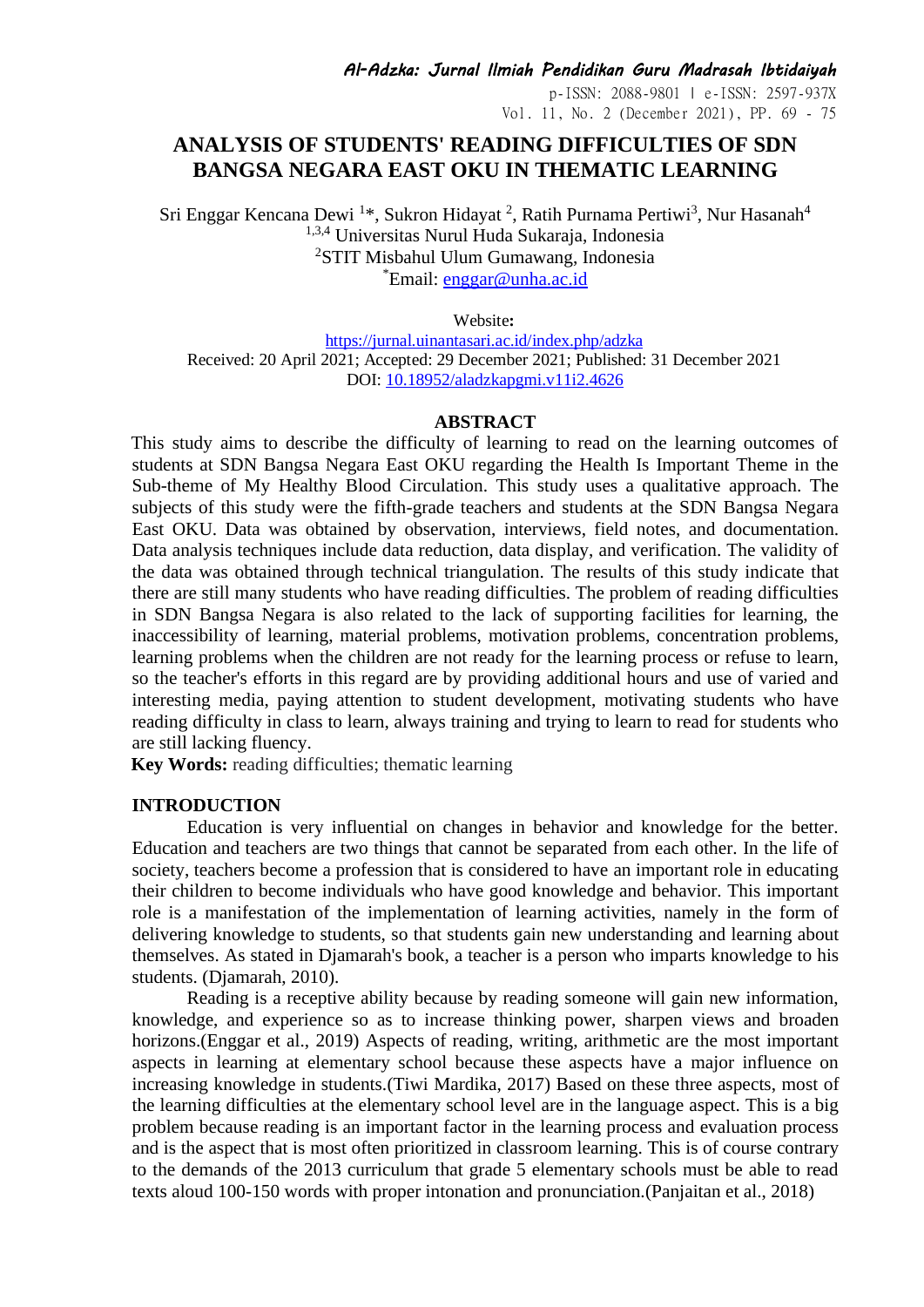According to Tampubolon, reading skills at the elementary school level must also be based on vocalization activities of language symbols from reading.(Mar'ah, 2016;Budi Rahman, 2014). According to the Ministry of National Education in Fitriah, education in Indonesia has been regulated through an integrated curriculum starting from the planning process to the evaluation process. Based on Law Number 20 of 2003 concerning the National Education System, the curriculum is a plan and rules regarding the objectives, content, and learning materials, as well as methods in the implementation of learning activities in order to achieve the educational goals that have been set. The curriculum currently used in Indonesia is the 2013 Curriculum which focuses on four aspects, namely Graduate Competency Standards (SKL), Content Standards (SI), Process Standards, and Assessment Standards. (Fitriah, 2020). As a form of curriculum development, 2013 learning in elementary schools is applied through thematic learning. According to Trianto, thematic learning is designed and composed of several subjects such as Sciences, Social Studies, Islamic Education, Indonesian, Civic Education which are adjusted and reviewed based on certain themes so as to provide a meaningful learning experience for students. (Wahyuni et al., 2016;Mutia, 2018;Sutrisno, 2015). Thematic learning is expected to have a strong influence on students in finding, receiving, storing, and applying various concepts independently, actively, and directly thoroughly (holistically), meaningfully, and authentically. (Kadir & Asrokah, 2014).

In addition, Trianto in Prabowo explains that thematic learning is contextual and integrated learning at the elementary school level and early childhood level based on certain themes related to activities found in everyday life. In this regard, thematic learning is structured based on a combination of several subjects (Prastowo, 2019;Amanaturrakhmah & Rc, 2017). Thematic learning has the characteristics of being student-centered by providing direct experience, a separation between subjects that are not too clear, presenting concepts from various subjects, being flexible and fun, the principle of learning while playing, and the results of learning activities tailored to the interests and needs of students. (Syaifuddin, 2017;Dewi & Effendi, 2018).

As for some of the results of previous studies related to reading difficulties in students, namely reading difficulties, it is necessary to do so that teachers can identify the difficulties experienced by students so that they can provide appropriate follow-up. The difficulties experienced by students at different levels will certainly experience different reading difficulties according to their level. (Pratiwi & Ariawan, 2017) As for some of the results of previous studies related to reading difficulties in students, namely reading difficulties, it is necessary to do so that teachers can identify the difficulties experienced by students so that they can provide appropriate follow-up. The difficulties experienced by students at different levels will certainly experience different reading difficulties according to their level. (Udhiyanasari, 2019) The teacher seeks for students who have difficulty in fast reading, the main thing is to motivate the child and remind students to often practice reading both at school and home. (Januarti et al., 2016)

Learning Indonesian in thematic learning, especially the reading aspect, is still a problem at the elementary school level. Based on the results of interviews and observations conducted from October 4 to 17, 2021, conducted by researchers at SDN Bangsa Negara East OKU, it is known that many students have reading difficulty. The difficulty in reading is in the form of a lack of understanding of the rules of reading correctly such as intonation, pronunciation, and pauses. In addition to this, another important aspect that is lacking in understanding the contents of the reading and often stuttering. Based on the description that has been presented, researchers are interested in examining these problems with the aim of knowing the reading difficulties of students at SDN Bangsa Negara East OKU.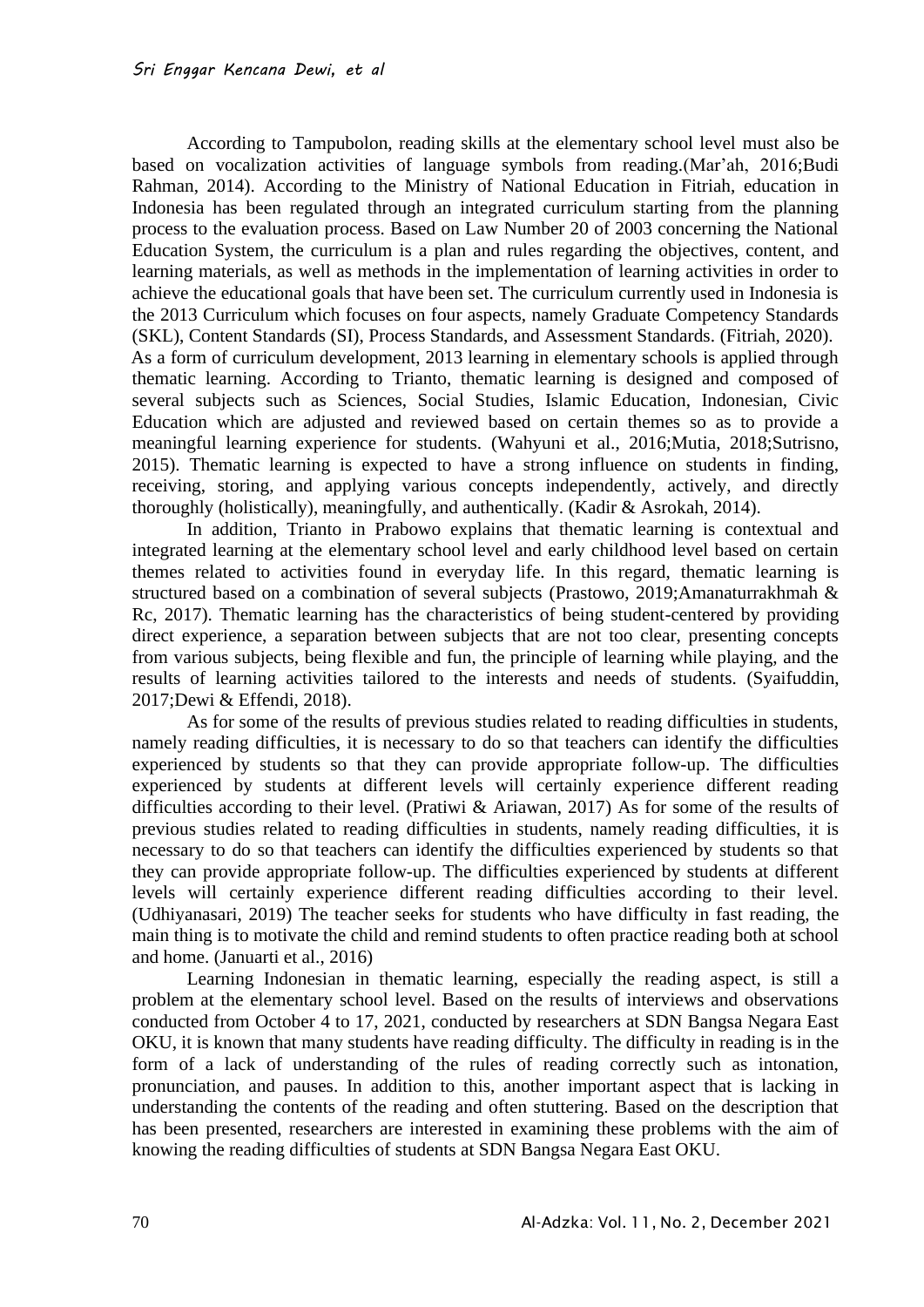## **RESEARCH METHODS**

This research is descriptive qualitative research, which aims to describe the situation (phenomenon) to get the latest information (in the current state). The research approach used is a qualitative approach, namely through explaining, describing, and outlining the main issues to be discussed in the research so that conclusions can be drawn deductively. Descriptive qualitative research aims to describe systematically, factually, and accurately from an object of research that is not clear or not yet meaningful. The descriptive qualitative approach in this study aims to determine the reading difficulties of students at SDN Bangsa Negara East OKU.

The data collection technique in this research is observation. Observation is one of the research methods that is carried out systematically and through direct observation of the object being studied.(Hasan, 2015) Observation in this study aims to directly observe students who have reading difficulty. The research instruments in this study were interviews and documentation. Interviews were conducted to collect information from the principal and several teachers regarding the reading difficulties of students at SDN Bangsa Negara East OKU. Documentation was conducted to collect data on reading difficulties from students at SDN Bangsa Negara East OKU. Data analysis in this study used Miles and Huberman, and was carried out in three stages, namely reduction, presentation, and drawing conclusions from the data that had been obtained.

# **RESEARCH RESULTS AND DISCUSSION**

Based on the results of interviews conducted by researchers with the Principal of SDN Bangsa Negara East OKU, that learning activities begin at 07.00 WIB. The first and second hours are the starting hours of learning activities. Learning activities began with praying together and continued with an explanation of the material by the teacher. The third hour is break time. The fourth hour to the eighth hour continued learning for students in their respective classes. Learning activities at SDN Bangsa Negara East OKU are shown in Figure 1. For Class V, SDN Bangsa Negara with a total of 40 students are still joined in one classroom. Of the 40 students, there were several students who had difficulty reading, which were not yet fluent or still stammered.



**Figure 1.** Learning activities in Class V SDN Bangsa Negara East OKU

The curriculum applied at SDN Bangsa Negara East OKU is the 2013 Curriculum. Elementary school level learning in the 2013 Curriculum is known as thematic learning. In the process of implementing the thematic learning activities, several teachers admitted to having difficulties. The difficulty in question is related to the content of thematic books consisting of several subjects, namely mathematics, sciences, Indonesian, physical education, history, civic education which are combined into one. Based on this, besides the teacher, students also experience difficulties in thematic learning due to difficulties in understanding the learning material. The difficulties in these students are also because there are still many students who

Al-Adzka: Vol. 11, No. 2, December 2021 71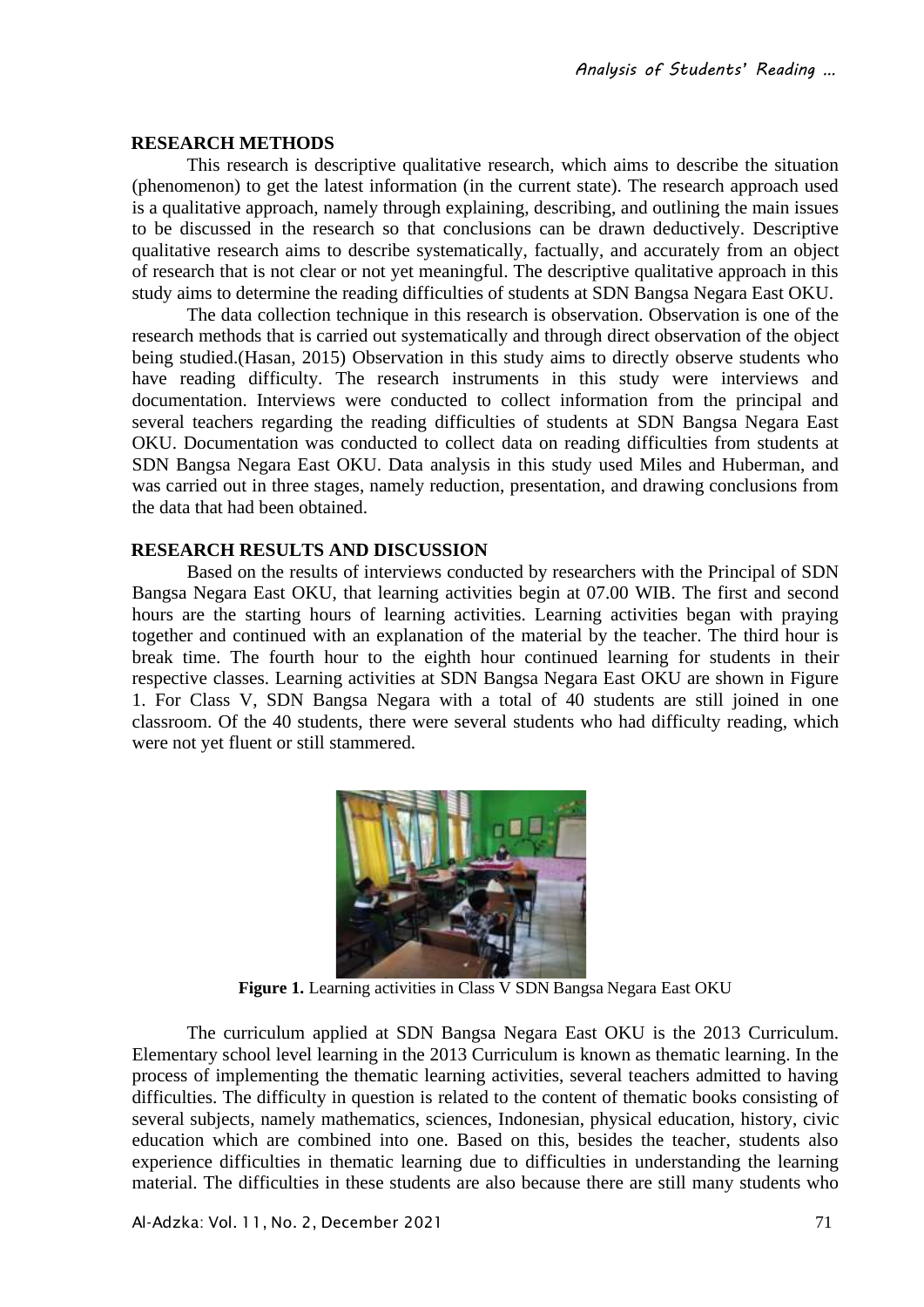are not fluent in reading so that the thematic learning process cannot be achieved optimally both in terms of learning objectives and assessment indicators.

Based on the description above, it is known that the reading difficulties of students at SDN Bangsa Negara East OKU are caused by several factors, namely student intelligence factors, curriculum factors have high standards of achievement and are not in accordance with students' abilities, socio-economic factors, and the lack of cooperation between students. parents of students with the school. In this case, the efforts made by teachers at SDN Bangsa Negara East OKU are to provide additional learning hours and use varied and interesting media, pay attention to the development of each student, provide motivation to learn to read to students and be active in providing reading exercises to students. who are not fluent in reading.

Students' difficulty in reading is influenced by internal factors and external factors. Internal factors are related to the psychological and physiological aspects of students. External factors are related to the social environment of students, especially the family environment. In this case, the family environment should take an active role in assisting, directing, and providing encouragement and motivation as well as advice to their children to jointly carry out reading activities at home, so that through this, reading difficulties in students can be reduced, and can foster reciprocal relationships between parents and child. (Tiwi Mardika, 2017)

This is in line with the results of research from (Aprilia, et al., 2021) that the inhibiting factors for reading difficulties are low intelligence, not optimal body health, student interest in early reading is still low, student motivation in early reading also low, parents pay less attention to students' reading activities and many activities that make reading learning activities neglected. In addition, the results of this study are also in line with research conducted by (Pratiwi, 2020), which obtained data that the factors that caused low reading competence came from psychological and environmental factors, as well as more playing activities.

## **CONCLUSION**

Based on the results of the research and discussion, it can be concluded that the reading difficulties of students at SDN Bangsa Negara East OKU are caused by several factors, namely student intelligence factors, curriculum factors have high standards of achievement and are not in accordance with students' abilities, socio-economic factors, and lack of factors collaboration between parents and the school.

In this case, the efforts made by teachers at SDN Bangsa Negara East OKU are to provide additional learning hours and use varied and interesting media, pay attention to the development of each student, provide motivation to learn to read to students, and be active in providing reading exercises to students who are not fluent in reading.

Things that need to be suggested by researchers regarding reading difficulties at the elementary school level are that in classroom learning activities, teachers use learning strategies that can improve students' reading skills. Improving cooperation between parents and teachers or the school can be realized through the activeness of parents to always provide motivation and practice reading with students at home. Fostering enthusiasm to diligently practice reading is expected to have a major impact on students so that they can be fluent in reading.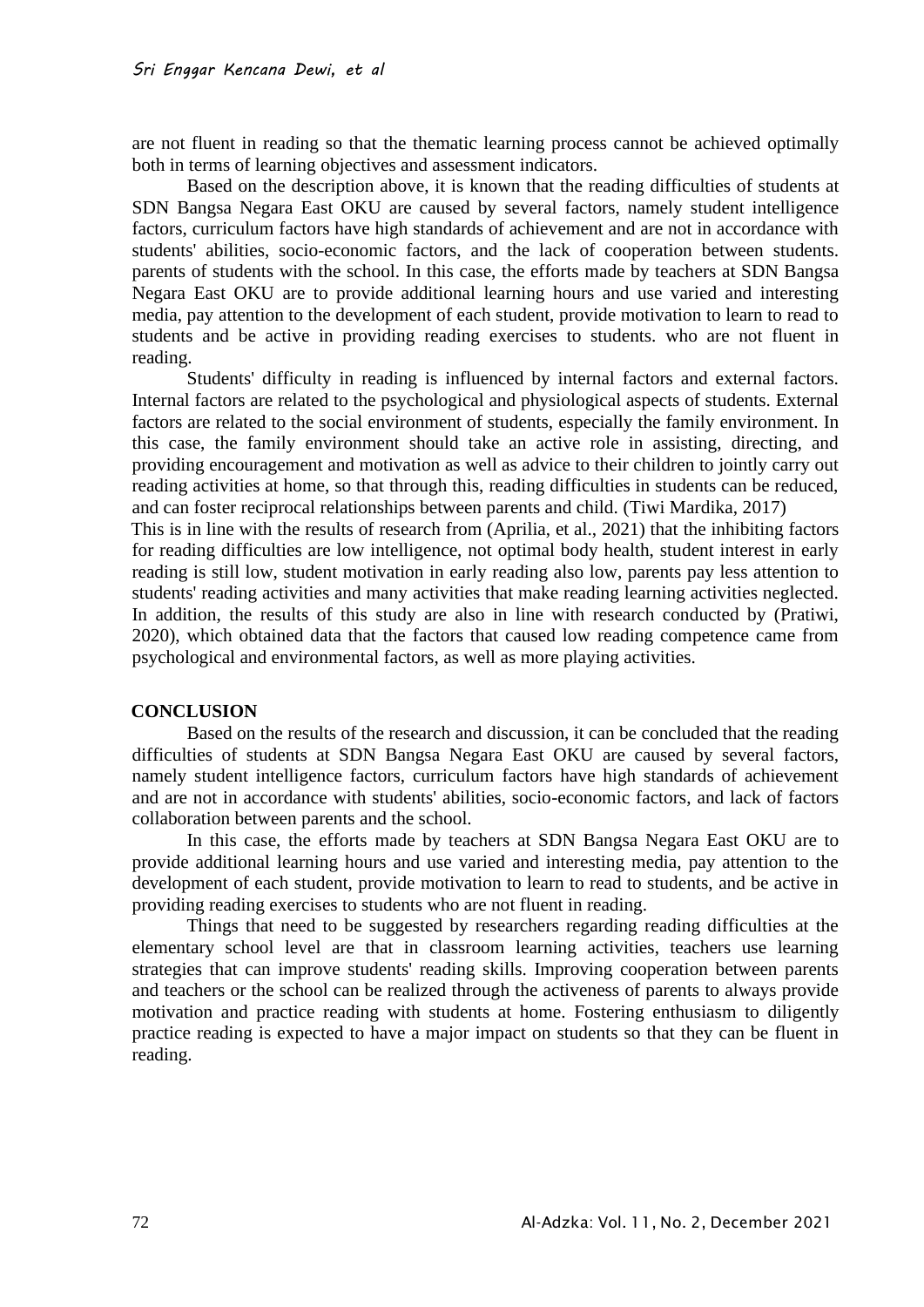## **REFERENCES**

- Aprilia, U. I., Fathurohman, & Purbasari. (2021). Analisis Kesulitan Membaca Permulaan Kelas I. *Jurnal Penelitian dan Pengembangan Pendidikan* Volume 5 Nomor 2 hal. 227-233. Diakses 26 Oktober 2020
- Fitriah. (2020). *Analisis Kemampuan Mahasiswa PGMI*. *10*(2), 75–87.
- Prastowo, A. (2019). *Analisi Pembelajaran Tematik Terpadu*. Jakarta: Prenada Media.
- Pratiwi, C. P. (2020). Analisis Keterampilan Membaca Permulaan Siswa Sekolah Dasar: Studi Kasus Pada Siswa Kelas 2 Sekolah Dasar. *JPE (Jurnal Pendidikan Edutama)* Vol. 7 No. 1 Januari 2020.
- Amanaturrakhmah, I., & Rc, A. R. (2017). Manajemen Pembelajaran Tematik di Kelas Tinggi SD Percontohan Kabupaten Indramayu. *Journal of Primary Education*, *6*(2), 159–165. https://doi.org/10.15294/jpe.v6i2.17570
- Budi Rahman, H. (2014). *Peningkatan keterampilan membaca permulaan melalui media flashcard pada siswa kelas i sdn bajayau tengah 2 improving early reading skill through flashcard media in 1*. *2*, 127–137.
- Dewi, S. E. K., & Effendi. (2018). Pembelajaran IPA di Madrasah Ibtidaiyah. *JPGMI*, *4*(2), 70–89.

https://scholar.google.co.id/citations?view\_op=view\_citation&hl=id&user=vTcmn4cA AAAJ&citation\_for\_view=vTcmn4cAAAAJ:u-x6o8ySG0sC

- Djamarah, S. B. (2010). *Guru dan Anak Didik dalam Interaksi Edukatif*.
- Enggar, S., Dewi, K., & Purnama, R. (2019). *Upaya Meningkatkan Kemampuan Membaca Permulaan Kelas 1 SD / MI dengan Metode Iqro di Madrasah Ibtidaiyah Al Hikmah*. *1*(1), 11–15.
- Hasan, A. (2015). Peningkatan Kemampuan Membaca Nyaring Melalui Metode Latihan Pada Siswa Kelas IV SDN Salunggadue. *Jurnal Kreatif Tadulako Online*, *5*(6), 11–22. http://jurnal.untad.ac.id/jurnal/index.php/JKTO/article/view/3878
- Januarti, N. K., Dibia, I. K., & Widiana, I. W. (2016). Analisis Kesulitan Belajar Dalam Pembelajaran Membaca Cepat Siswa Kelas V Sd Gugus VI Kecamatan Abang. *MIMBAR PGSD Undiksha*, *4*(1).
- Kadir, A., & Asrokah, H. (2014). *Pembelajaran Tematik*. Grafindo Persada.
- Mar'ah, N. A. (2016). Meningkatkan Kemampuan Membaca Nyaring Pada Mata Pelajaran Bahasa Indonesia Melalui Penerapan Cooperative Learning di Kelas II SDN Inpres Sidoharjo Kecamatan Moilong Kabupaten Banggai. *Jurnal Kreatif Tadulako Online*, *4*(12), 199–213.
- Mutia, N. (2018). *Analisis kemampuan mahasiswa*. *10*(2), 75–87. https://doi.org/10.18952/aladzkapgmi.v10i2.3734
- Panjaitan, C. J., Hasanah, U., & Langsa, I. (2018). *Meminimalisir Kesulitan Membaca Dengan Metode Reading Aloud Pada Siswa MIN 1 Langsa*. *9986*(September).
- Pratiwi, I. M., & Ariawan, V. A. N. (2017). Analisis Kesulitan Siswa Dalam Membaca Permulaan Di Kelas Satu Sekolah Dasar. *Sekolah Dasar: Kajian Teori Dan Praktik Pendidikan*, *26*(1), 69–76. https://doi.org/10.17977/um009v26i12017p069
- Sutrisno. (2015). Penilaian pembelajaran tematik pada kurikulum 2013 di sekolah dasar. *Jurnal Sekolah Dasar*, *1*(1), 12–17. http://journal2.um.ac.id/index.php/sd/article/view/1356
- Syaifuddin, M. (2017). Implementasi Pembelajaran Tematik di Kelas 2 SD Negeri Demangan Yogyakarta. *Tadris: Jurnal Keguruan Dan Ilmu Tarbiyah*, *2*(2), 139. https://doi.org/10.24042/tadris.v2i2.2142
- Tiwi Mardika. (2017). *Analisis Faktor-Faktor Kesulitan Membaca*. *10*(1), 28–33.
- Udhiyanasari, K. Y. (2019). Upaya Penanganan Kesulitan Membaca Permulaan Pada Anak Berkesulitan Membaca Kelas II di SDN Manahan Surakarta. *Plpb Ikip Pgri Jember*,
- Al-Adzka: Vol. 11, No. 2, December 2021 73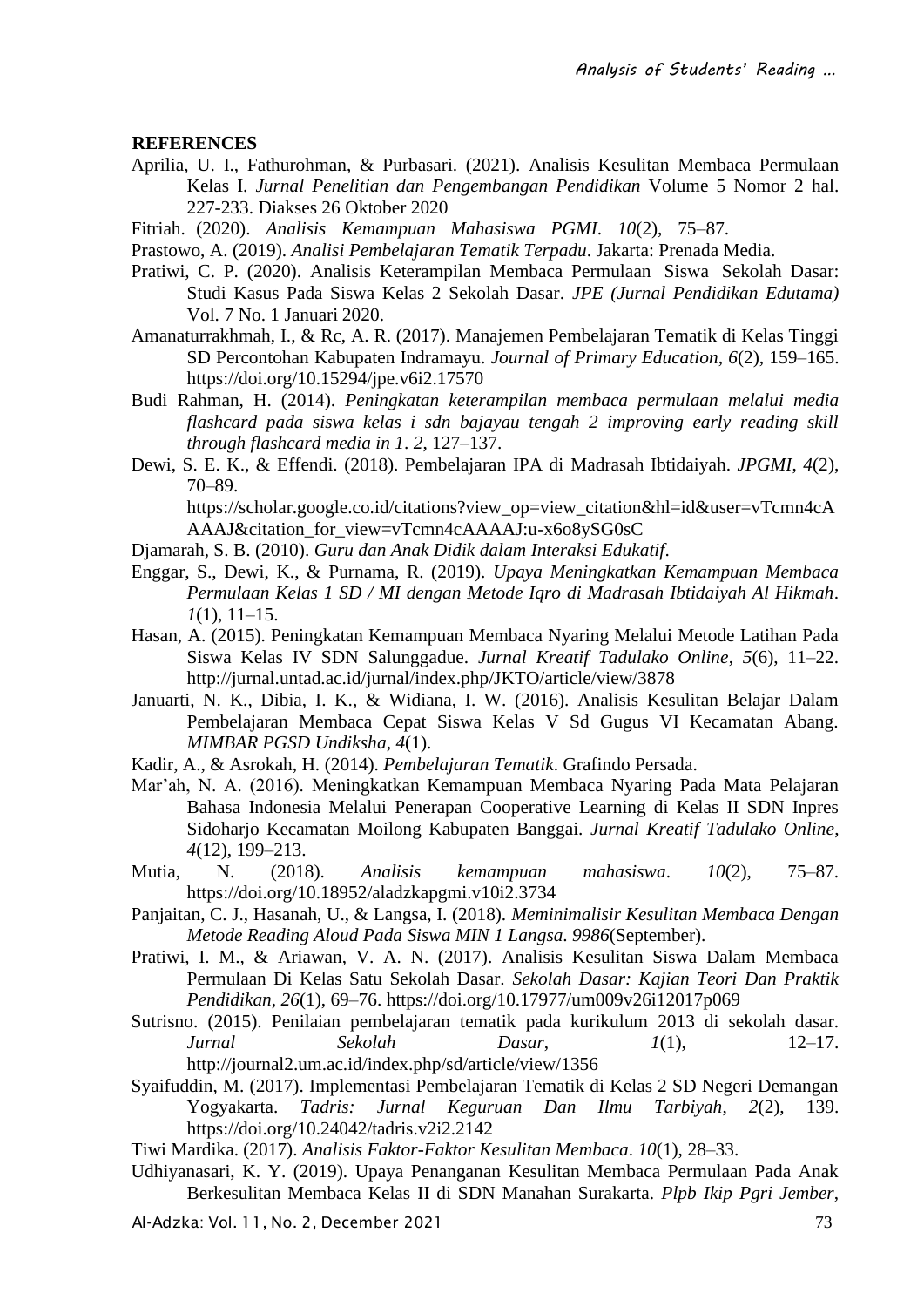*3*(1), 39–50.

Wahyuni, H. T., Setyosari, P., & Kuswandi, D. (2016). Implementasi Pembelajaran Tematik<br>Kelas 1 Sd. *Edcomtech*, 1(2), 129-136.  $Edcomtech,$ http://journal2.um.ac.id/index.php/edcomtech/article/download/1799/1039